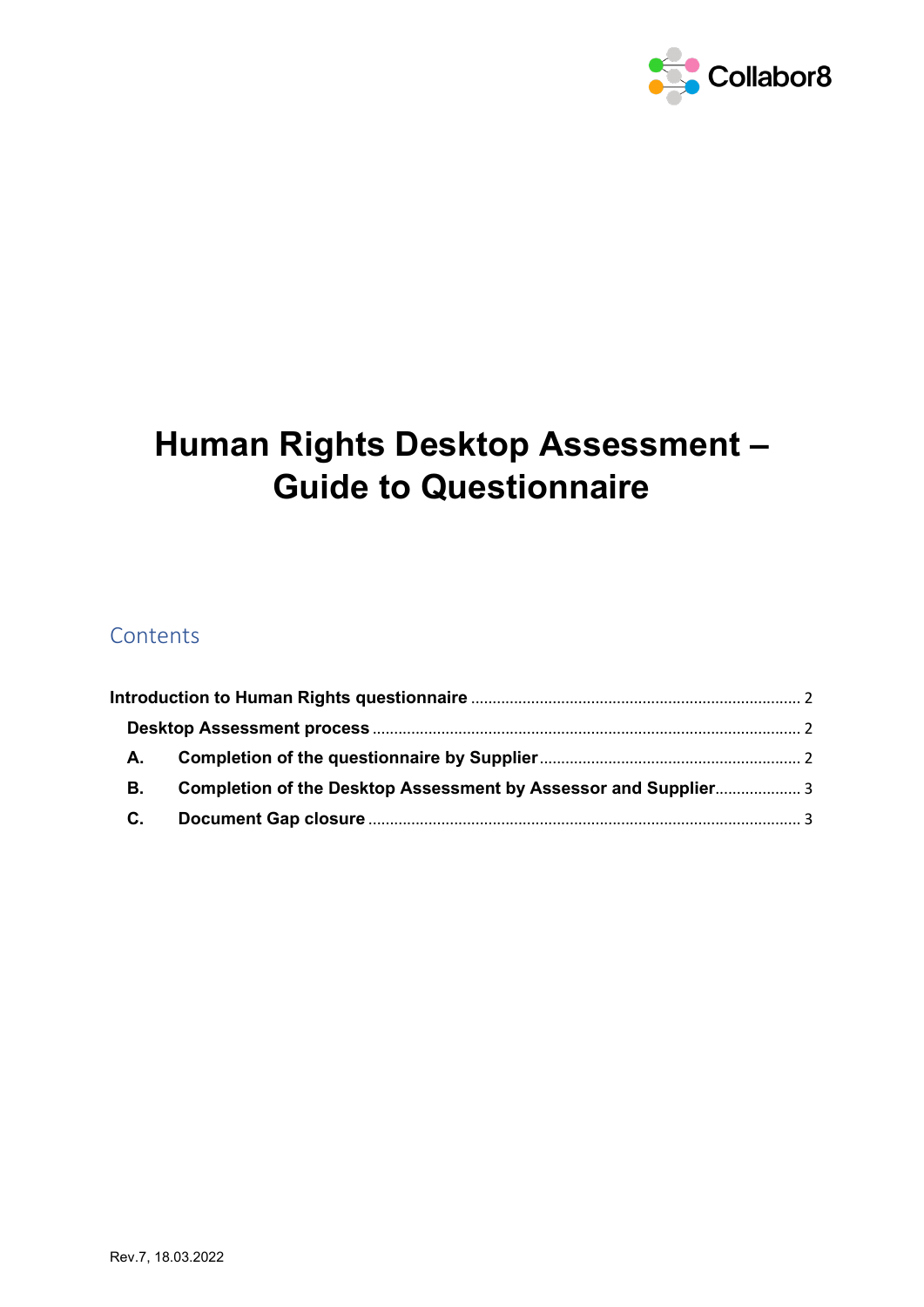

# <span id="page-1-0"></span>**Introduction to Human Rights questionnaire**

The questionnaire includes 13 elements and 34 questions with the option to respond by multiple choice (yes or no), or open-ended questions. **Most questions require you to upload documentation to support your answer. Documentation must be in English.** Each question has links to "Evidence details" to clarify the purpose of the question, and the expectations from the Requestor.

#### <span id="page-1-1"></span>**Desktop Assessment process**

If your company has been nominated for a *Human Rights desk top assessment* by one of your clients, the first step of the assessment process is to complete a Human Rights questionnaire as described below.



- A. The Supplier must complete and "submit" the questionnaire within 10 working days from the nomination date.
- B. When the questionnaire has been submitted an Assessor (from Operator company or  $3<sup>rd</sup>$ party Assessment provider) will review the response and the provided documentation. During this process the Supplier may be asked to provide additional information or clarify their response within the questionnaire. The supplier will be notified by e-mail as soon as the Assessor has submitted the initial score. Clarifications should be done as soon as possible, and no later than 48 hours (two working days) after the initial score has been submitted to the Supplier.

The Assessor will publish their report and findings within 10 working days after the Supplier has submitted the questionnaire.

C. When the report is published, the Supplier is encouraged to document any actions taken to close identified gaps. Descriptions and supporting documents can be uploaded to Magnet JQS.

## <span id="page-1-2"></span>**A. Completion of the questionnaire by Supplier**

- 1. Supplier company user opens the "Human Rights" questionnaire in *Capability Assessment* tab.
- 2. Company users can upload a multiple number of attachments to the questionnaire.

a. **NOTE:** *Evidence documentation are required for most questions to obtain a higher score than D. Documentation must be in English. Read the information in "Evidence details" carefully.*

- 3. Supplier User can save or cancel answers given in *Edit mode*.
- 4. Questions in sections 1 to 10 are mandatory. Sections 11-13 are optional, unless otherwise agreed with Requestor. If the Supplier respond to questions in this section and they consider a question to be not applicable; please answer "Not applicable" and the assessor will not score this question.
- 5. Once the questionnaire is completed, the Supplier can submit the answers to the Assessor. Please note that the submitted answers cannot be edited until the next nomination process. A notification will be sent to the Assessor.